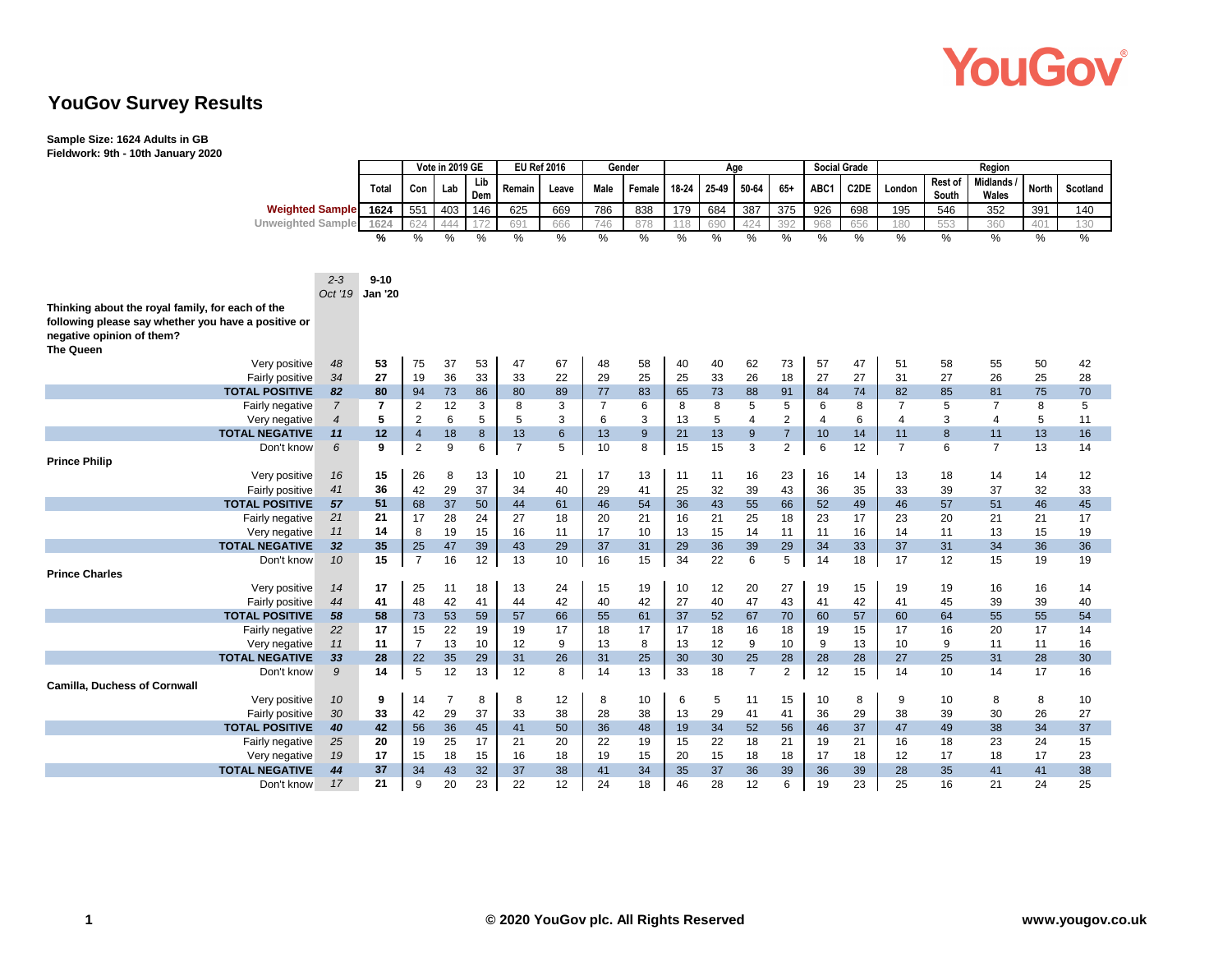# YouGov

#### **Sample Size: 1624 Adults in GB**

**Fieldwork: 9th - 10th January 2020**

|                                                      |                        | Vote in 2019 GE |                | <b>EU Ref 2016</b> |                | Gender         |                |                |                | Age            | <b>Social Grade</b> |                |                | Region         |                   |                 |                         |                          |                |                 |
|------------------------------------------------------|------------------------|-----------------|----------------|--------------------|----------------|----------------|----------------|----------------|----------------|----------------|---------------------|----------------|----------------|----------------|-------------------|-----------------|-------------------------|--------------------------|----------------|-----------------|
|                                                      |                        | <b>Total</b>    | Con            | Lab                | Lib<br>Dem     | Remain         | Leave          | <b>Male</b>    | Female         | 18-24          | 25-49               | 50-64          | $65+$          | ABC1           | C <sub>2</sub> DE | London          | Rest of<br><b>South</b> | Midlands<br><b>Wales</b> | North          | <b>Scotland</b> |
|                                                      | <b>Weighted Sample</b> | 1624            | 551            | 403                | 146            | 625            | 669            | 786            | 838            | 179            | 684                 | 387            | 375            | 926            | 698               | 195             | 546                     | 352                      | 391            | 140             |
| <b>Unweighted Sample</b>                             |                        | 1624            | 624            | 444                | 172            | 691            | 666            | 746            | 878            | 118            | 690                 | 424            | 392            | 968            | 656               | 180             | 553                     | 360                      | 401            | 130             |
|                                                      |                        | %               | $\%$           | %                  | %              | %              | %              | %              | %              | %              | %                   | %              | %              | %              | %                 | $\%$            | %                       | $\%$                     | %              | $\%$            |
| <b>Prince William</b>                                |                        |                 |                |                    |                |                |                |                |                |                |                     |                |                |                |                   |                 |                         |                          |                |                 |
| Very positive                                        | 40                     | 40              | 57             | 29                 | 35             | 36             | 52             | 30             | 49             | 19             | 35                  | 45             | 54             | 42             | 37                | 32              | 43                      | 45                       | 39             | 31              |
| Fairly positive                                      | 41                     | 39              | 32             | 45                 | 46             | 42             | 34             | 42             | 36             | 43             | 41                  | 38             | 34             | 37             | 42                | 46              | 38                      | 36                       | 39             | 40              |
| <b>TOTAL POSITIVE</b>                                | 81                     | 79              | 89             | 74                 | 81             | 78             | 86             | 72             | 85             | 62             | 76                  | 83             | 88             | 79             | 79                | 78              | 81                      | 81                       | 78             | 71              |
| Fairly negative                                      | 8                      | 6               | 5              | 9                  | $\overline{7}$ | 7              | 4              | 8              | 5              | 11             | 6                   | $\overline{7}$ | 5              | 8              | 4                 | $\overline{7}$  | $\overline{7}$          | 5                        | 6              | $\overline{7}$  |
| Very negative                                        | $\overline{4}$         | 4               | $\overline{2}$ | 6                  | $\overline{2}$ | $\overline{4}$ | 4              | 6              | $\overline{2}$ | $\overline{7}$ | $\overline{4}$      | 3              | $\overline{2}$ | $\overline{4}$ | 4                 | 3               | 3                       | 5                        | $\overline{4}$ | $\overline{4}$  |
| <b>TOTAL NEGATIVE</b>                                | 12                     | 10              | $\overline{7}$ | 15                 | 9              | 11             | 8              | 14             | $\overline{7}$ | 18             | 10                  | 10             | $\overline{7}$ | 12             | 8                 | 10              | 10                      | 10                       | 10             | 11              |
| Don't know<br><b>Catherine, Duchess of Cambridge</b> | $\boldsymbol{\delta}$  | 11              | 5              | 11                 | 9              | 11             | 6              | 14             | 8              | 20             | 14                  | 6              | 5              | 10             | 12                | 11              | 9                       | 9                        | 12             | 18              |
| Very positive                                        | 37                     | 34              | 50             | 24                 | 35             | 30             | 44             | 24             | 44             | 23             | 28                  | 38             | 46             | 37             | 30                | 28              | 37                      | 37                       | 34             | 26              |
| Fairly positive                                      | 39                     | 36              | 34             | 39                 | 40             | 40             | 35             | 36             | 36             | 31             | 35                  | 38             | 38             | 35             | 37                | 38              | 36                      | 37                       | 33             | 40              |
| <b>TOTAL POSITIVE</b>                                | 76                     | 70              | 84             | 63                 | 75             | 70             | 79             | 60             | 80             | 54             | 63                  | 76             | 84             | 72             | 67                | 66              | 73                      | 74                       | 67             | 66              |
| Fairly negative                                      | 8                      | 7               | 5              | 10                 | 6              | 7              | 6              | 9              | 5              | 7              | $\overline{7}$      | $\overline{7}$ | 8              | 7              | $\overline{7}$    | 12              | 8                       | 5                        | $\overline{7}$ | 8               |
| Very negative                                        | 5                      | 4               | $\overline{2}$ | 6                  | 4              | 5              | 4              | 6              | $\overline{2}$ | 6              | 5                   | 5              | $\overline{2}$ | 4              | 5                 | $\overline{2}$  | 4                       | 6                        | $\overline{4}$ | 5               |
| <b>TOTAL NEGATIVE</b>                                | 13                     | 11              | $\overline{7}$ | 16                 | 10             | 12             | 10             | 15             | $\overline{7}$ | 13             | 12                  | 12             | 10             | 11             | 12                | 14              | 12                      | 11                       | 11             | 13              |
| Don't know                                           | 11                     | 18              | 9              | 21                 | 16             | 18             | 12             | 25             | 13             | 33             | 25                  | 12             | 6              | 16             | 22                | 21              | 15                      | 16                       | 23             | 21              |
| <b>Prince Harry</b>                                  |                        |                 |                |                    |                |                |                |                |                |                |                     |                |                |                |                   |                 |                         |                          |                |                 |
| Very positive                                        | 32                     | 21              | 14             | 26                 | 25             | 24             | 17             | 18             | 23             | 28             | 24                  | 20             | 12             | 21             | 21                | 23              | 18                      | 20                       | 24             | 22              |
| Fairly positive                                      | 39                     | 34              | 28             | 42                 | 37             | 37             | 28             | 33             | 34             | 37             | 35                  | 34             | 29             | 34             | 34                | 35              | 35                      | 34                       | 32             | 29              |
| <b>TOTAL POSITIVE</b>                                | 71                     | 55              | 42             | 68                 | 62             | 61             | 45             | 51             | 57             | 65             | 59                  | 54             | 41             | 55             | 55                | 58              | 53                      | 54                       | 56             | 51              |
| Fairly negative                                      | 15                     | 19              | 28             | 14                 | 17             | 18             | 24             | 19             | 20             | 10             | 15                  | 21             | 30             | 20             | 18                | 17              | 22                      | 20                       | 16             | 19              |
| Very negative                                        | $\overline{7}$         | 16              | 24             | 9                  | 12             | 10             | 25             | 17             | 15             | $\overline{7}$ | 12                  | 20             | 24             | 16             | 17                | 14              | 17                      | 15                       | 17             | 14              |
| <b>TOTAL NEGATIVE</b>                                | 22                     | 35              | 52             | 23                 | 29             | 28             | 49             | 36             | 35             | 17             | 27                  | 41             | 54             | 36             | 35                | 31              | 39                      | 35                       | 33             | 33              |
| Don't know                                           | $\overline{7}$         | 10              | 6              | 9                  | 9              | 11             | $\overline{7}$ | 13             | 8              | 17             | 14                  | 6              | 5              | 10             | 11                | 11              | 8                       | 10                       | 11             | 16              |
| <b>Meghan, Duchess of Sussex</b>                     |                        |                 |                |                    |                |                |                |                |                |                |                     |                |                |                |                   |                 |                         |                          |                |                 |
| Very positive                                        | 20                     | 13              | 5              | 21                 | 15             | 18             | $\overline{7}$ | 13             | 12             | 24             | 16                  | 10             | 5              | 14             | 11                | 21              | 12                      | 10                       | 11             | 14              |
| Fairly positive                                      | 35                     | 25              | 17             | 34                 | 25             | 29             | 17             | 22             | 27             | 35             | 26                  | 23             | 19             | 25             | 24                | 23              | 22                      | 26                       | 27             | 25              |
| <b>TOTAL POSITIVE</b>                                | 55                     | 38              | 22             | 55                 | 40             | 47             | 24             | 35             | 39             | 59             | 42                  | 33             | 24             | 39             | 35                | 44              | 34                      | 36                       | 38             | 39              |
| Fairly negative                                      | 19                     | 20              | 26             | 16                 | 23             | 21             | 22             | 20             | 20             | 14             | 17                  | 24             | 23             | 21             | 19                | 15              | 22                      | 23                       | 18             | 16              |
| Very negative                                        | 16                     | 29              | 44             | 16                 | 22             | 19             | 43             | 27             | 31             | 11             | 23                  | 33             | 45             | 28             | 30                | 25              | 31                      | 30                       | 28             | 27              |
| <b>TOTAL NEGATIVE</b>                                | 35                     | 49              | 70             | 32                 | 45             | 40             | 65             | 47             | 51             | 25             | 40                  | 57             | 68             | 49             | 49                | 40              | 53                      | 53                       | 46             | 43              |
| Don't know                                           | 10                     | 14              | 8              | 13                 | 16             | 13             | 11             | 17             | 11             | 16             | 18                  | 10             | 8              | 12             | 16                | 15              | 12                      | 11                       | 16             | 18              |
| <b>Princess Anne</b>                                 |                        |                 |                |                    |                |                |                |                |                |                |                     |                |                |                |                   |                 |                         |                          |                |                 |
| Very positive                                        | 22                     | 24              | 38             | 17                 | 27             | 22             | 33             | 19             | 29             | 9              | 12                  | 32             | 47             | 25             | 24                | 22              | 27                      | 24                       | 21             | 28              |
| Fairly positive                                      | 37                     | 36              | 40             | 34                 | 45             | 39             | 39             | 35             | 37             | 18             | 36                  | 42             | 38             | 39             | 32                | 34              | 38                      | 38                       | 35             | 26              |
| <b>TOTAL POSITIVE</b>                                | 59                     | 60              | 78             | 51                 | 72             | 61             | 72             | 54             | 66             | 27             | 48                  | 74             | 85             | 64             | 56                | 56              | 65                      | 62                       | 56             | 54              |
| Fairly negative                                      | 11                     | 8               | 8              | 11                 | 4              | 9              | 8              | 11             | 6              | 5              | 8                   | 11             | $\overline{7}$ | 9              | $\overline{7}$    | 9               | 8                       | 9                        | 8              | 8               |
| Very negative                                        | 6                      | 5               | 3              | $\overline{7}$     | 2              | 6              | 5              | $\overline{7}$ | 4              | 11             | 6                   | 4              | 3              | 5              | 6                 | 3               | 5                       | 6                        | 5              | 8               |
| <b>TOTAL NEGATIVE</b>                                | 17                     | 13              | 11             | 18                 | 6              | 15             | 13             | 18             | 10             | 16             | 14                  | 15             | 10             | 14             | 13                | 12 <sup>2</sup> | 13                      | 15                       | 13             | 16              |
| Don't know                                           | 24                     | 26              | 11             | 31                 | 22             | 25             | 15             | 27             | 25             | 56             | 38                  | 11             | 5              | 23             | 30                | 32              | 22                      | 22                       | 31             | 29              |